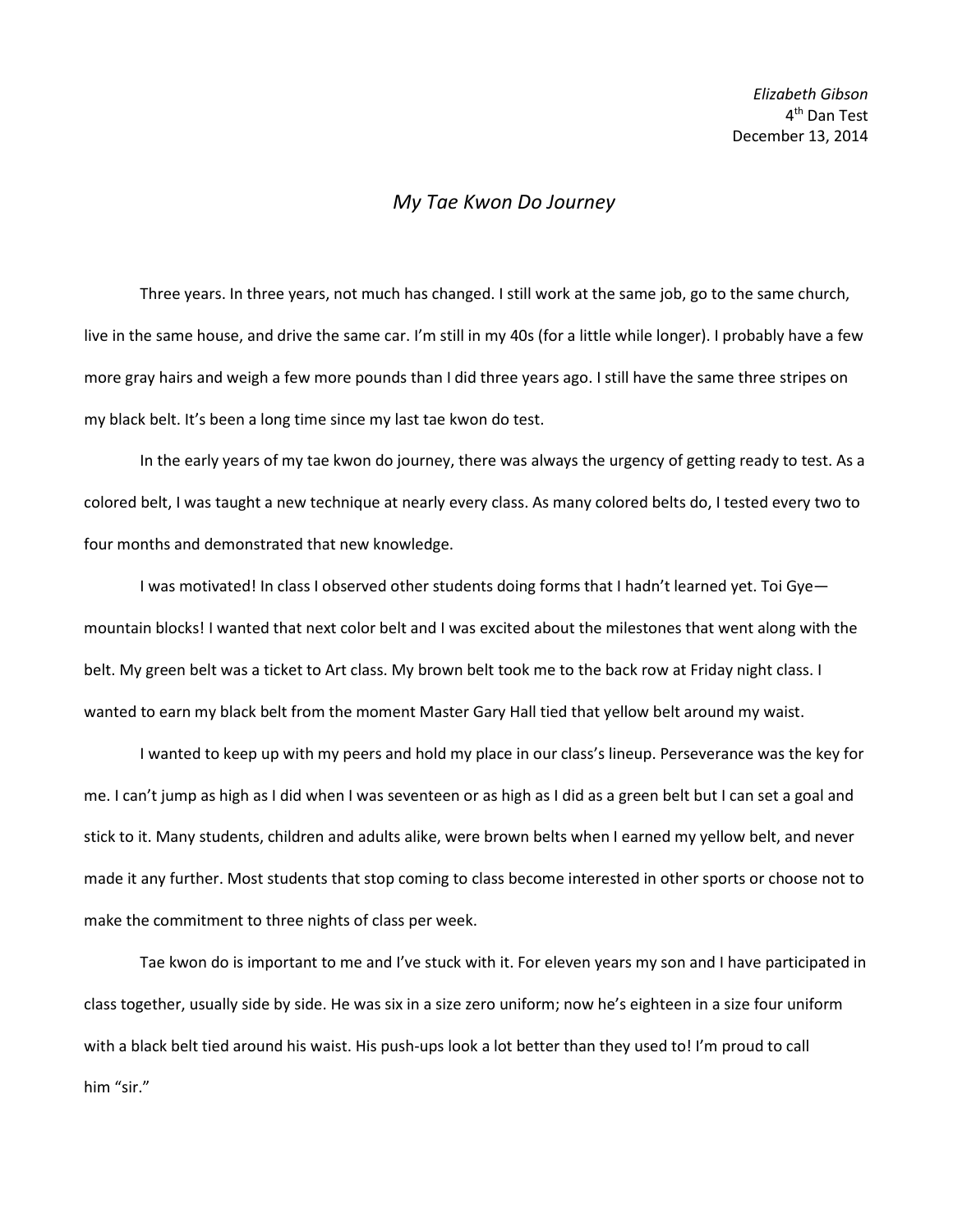I've made many friends over the years; we're from all walks of life but we wear the same uniform on Friday nights. I appreciate their encouragement and support.

Three years. It's a long time to wait between tests; as it turns out waiting has been the biggest hurdle I've faced on this journey so far.

It's hard to maintain the same level of determination over three years. It's easy to skip class; the stakes are not as high as they were when I was a colored belt. No one is going to pass me if I miss a few weeks. I don't break boards every week like I used to. I'm holding boards for the other students and I forget to get one for myself. I practice my black belt forms alone before class.

Some things have changed in those three years. I have a new dobok that replaces the one I've had since I was a white belt. I didn't outgrow my old uniform or wear it out—it has a new name on the back. Heritage Tae Kwon Do. I'm proud of my instructors Master Hall, Master Slatten, and Mr. Strade for the leap of faith they've made. They are wonderful instructors. One of my proudest moments on this tae kwon do journey is testing with them today; it's an honor.

Mr. Thomas is the lead instructor for our branch in Trenton. I'm his highest ranking student so I teach the class when he's not there. Earlier this year, we had to relocate our dojang not once, but twice. Our student numbers have suffered. At the end of a long workday, there are many nights when I'd rather go home than show up to class for three students.

I told myself it was time to quit. I've gone far enough; I'm satisfied with my progress. This is further than many other people have gotten. But I just keep showing up.

Or I could just stay a 3<sup>rd</sup> dan for the rest of my tae kwon do career. I can keep showing up to class with the same three stripes.

The students we have now don't remember me having any less than three stripes on my belt. As far as they're concerned, I've always been a black belt. They don't remember me as a yellow belt. (For that matter, I don't remember Mr. Thomas or Master Hall as a yellow belt!) Our young students are looking forward to testing for high blue and yellow in December. You have to earn those colored belts you wear around your waist but